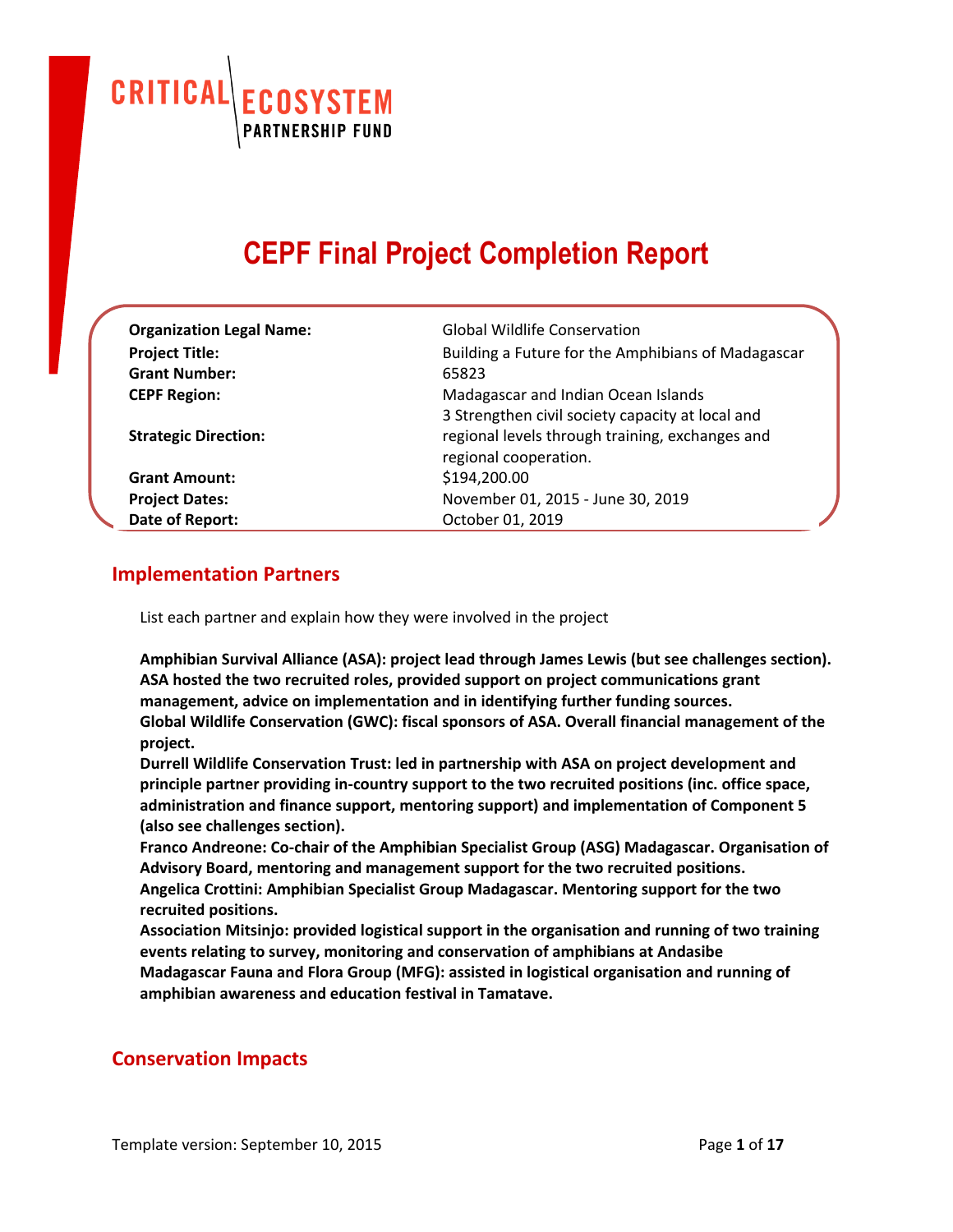Summarize the overall impact of your project, describing how your project has contributed to the implementation of the CEPF ecosystem profile

**This project achieved its main purpose of establishing a national focus for amphibian conservation in Madagascar which has been absent until now. The recruitment of Tsanta Rakotonanahary (Amphibian Programme Lead, APL) and Serge Ndriantsoa (Amphibian Programme Officer, APO) has enabled the national amphibian action plan (New Sahonagasy Action Plan 2016-2020, NSAP) to be implemented in a more coordinated way, help facilitate amphibian research and start to build a national community for amphibian conservation.**

#### *Component 1*

**Establishment of a legally registered local association Miaro ny Sahona (MISA) which is linked to the Amphibian Specialist Group and Amphibian Survival Alliance. Currently comprises Tsanta Rakotonanahary, Serge Ndriantsoa and Andolalao Rakotoarison (Co-chair ASG Madagascar).** *Component 2*

**Establishment of amphibian survey and monitroing network. Providing training in survey and monitroing methods to 23 individuals from 11 organisations and 6 members of Government. Updating** *Mantella cowanii* **Action Plan. Ensuring annual chytid monitroing at 8 sites and developmetn of 3 guidance documents in realtion to chytrid** *Component 3*

**The establishment of these two positions (APL and APO) and subsequent creation of MISA has strengthened working with Government relating to amphibian conservation issues in Madagascar. Ongonig engagement with potential funders for post CEPF funding**

#### *Component 4*

**A 2-day amphibian awareness and education festival was held in Tamatave in May 2019. The first day was a conference debate on amphibian conservation held at the University of Toamasina. The second day at Parc Ivoloina was a festival for children and adults, with competitions, activities themed around amphibians and the environment. A series of further festivals at other sites around Madagascar is planned (funding dependent). Asssitant APL participated in two knowledge development trips for community conservation methods to Durrell sites in Alaotra and Ankarafantsika. Enagemetn with local communiteis to develop components of Mantella cowanii Action Plan**

#### *Component 5*

**Organisational assessment using the Conservation Excellence Model (CEM) undertaken for Vondrona Ivon'ny Fampandrosoana (VIF) and training recommendations for them identified. Suite of training interventions delivered (see Final Deliverables for details)**

**The two recruited roles have also been coordinating the implementation of the NSAP, with the CEPF deliverables and NSAP actions not being mutually exclusive with much overlap. Some of the key impacts from this not already mentioned above are**

- **With assistance from Durrell undertaken a mid-term review of progress against the NSAP (draft report provided as part of this final report).**
- **Working with Rainforest Trust to identify new amphibian KBA's outside of the existing Protected Area network. Coordinating activities with local NGO's Madigasikara Voakajy and Centre ValBio.**

Planned Long-term Impacts - 3+ years (as stated in the approved proposal)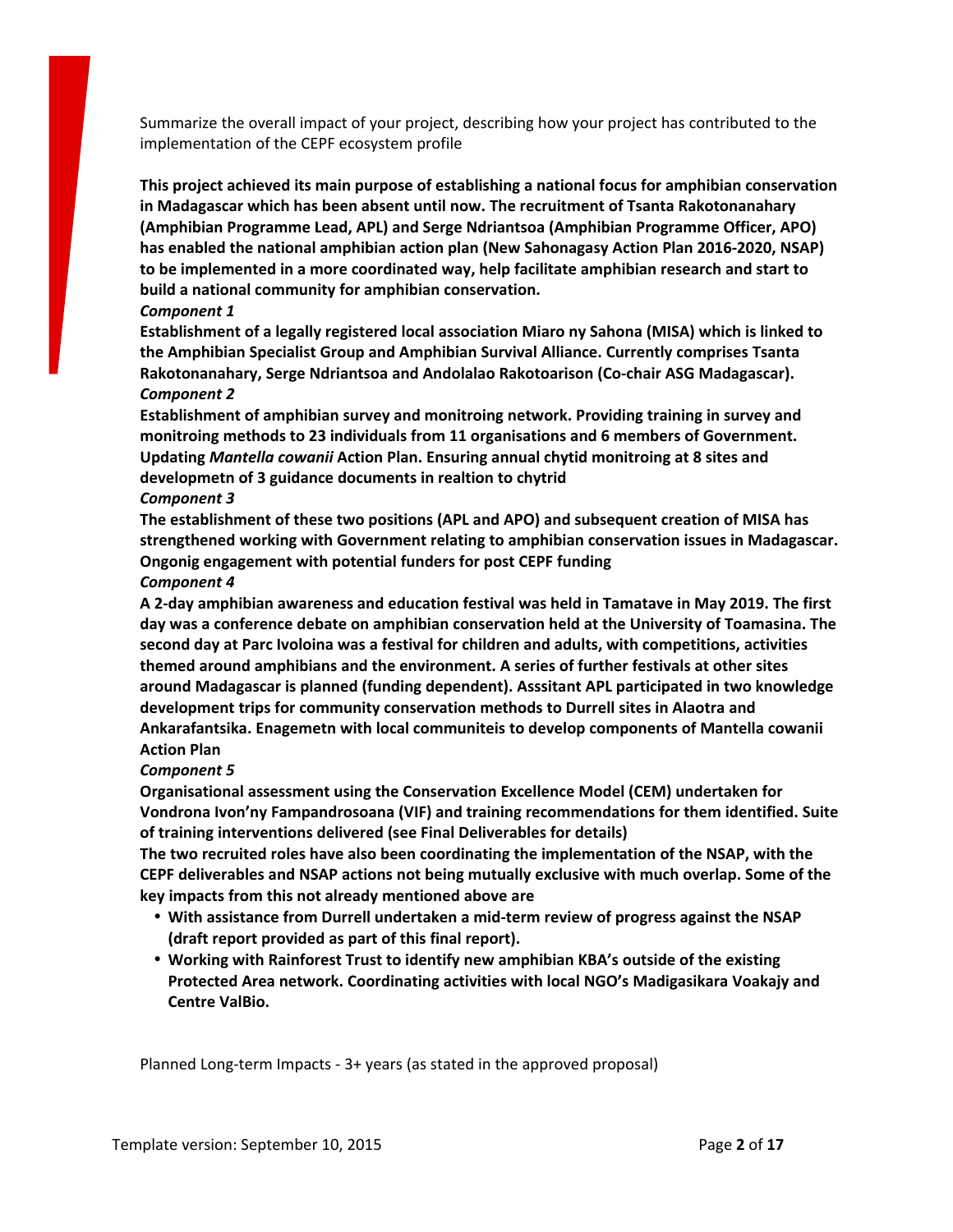| <b>Impact Description</b>                                                                                                                                                                                                                                                                                                            | <b>Impact Summary</b>                                                                                                                                                                                                                                                                                                                                                                                                                                                                                                                                                                                                                                                                                                                                                                                                                                                                                  |
|--------------------------------------------------------------------------------------------------------------------------------------------------------------------------------------------------------------------------------------------------------------------------------------------------------------------------------------|--------------------------------------------------------------------------------------------------------------------------------------------------------------------------------------------------------------------------------------------------------------------------------------------------------------------------------------------------------------------------------------------------------------------------------------------------------------------------------------------------------------------------------------------------------------------------------------------------------------------------------------------------------------------------------------------------------------------------------------------------------------------------------------------------------------------------------------------------------------------------------------------------------|
| Within five years coordinated amphibian<br>conservation efforts are in place across the<br>country with at least eight organizations<br>contributing increased resources to regional<br>efforts and the status of priority amphibian<br>species in four CEPF Priority areas and at least<br>four additional KBA sites are improving. | Annual amphibian conservation focused research being<br>undertaken at Ankaratra, Andasibe, Betampona and<br>recently Ambohitantely Protected Areas (all KBA's and<br>1 CEPF priority site). Planning for work in another<br>Protected Area and CEPF prioroty site (Itremo) is<br>ongoing. Improvements in coordination of activities in<br>Madagascar have been made during this project but<br>further work is needed. Good Government relations<br>that were strengthened through this project and<br>enabled a continuation of engagement following the<br>national action planning process in 2014-2016 (NSAP<br>2016-2020). This will facilitate further development of<br>amphibian focused and related conservation efforts in<br>the forthcoming years by maintaining amphibian<br>conservation in the consciousness of some key<br>Government officials/departments at the national<br>level. |

| Planned Short-term impacts - I to 5 years (as stated in the approved proposal) |                                                        |
|--------------------------------------------------------------------------------|--------------------------------------------------------|
| <b>Impact Description</b>                                                      | <b>Impact Summary</b>                                  |
| In three years Madagascar has a well-                                          | The recruitment of Tsanta Rakotonanahary (Amphibian    |
| coordinated and self-sustainable                                               | Programme Lead, APL) and Serge Ndriantsoa              |
| amphibian conservation and research                                            | (Amphibian Programme Officer, APO) has enabled the     |
| community, implementing strategic and                                          | national amphibian action plan (New Sahonagasy         |
| effective conservation efforts for                                             | Action Plan 2016-2020, NSAP) to be implemented in a    |
| amphibians, with support from a range of                                       | more coordinated way, help facilitate amphibian        |
| global partners.                                                               | research and start to build a national community for   |
|                                                                                | amphibian conservation. The establishment of a legally |
|                                                                                | registered local association Miaro ny Sahona (MISA)    |
|                                                                                | which is linked to the Amphibian Specialist Group and  |
|                                                                                | Amphibian Survival Alliance, will enable support to be |
|                                                                                | provided directly to Madagascar for continuation of    |
|                                                                                | these efforts. Ongoing support to MISA (fundraising,   |
|                                                                                | technical) is being provided by the project partners.  |
|                                                                                | Developed a good working relationship with             |
|                                                                                | Madagascar Government, keeping amphibian               |
|                                                                                | conservation in focus at the national level. Training  |
|                                                                                | needs for VIF identified and some implemented. Will    |
|                                                                                | aid VIF's development in order to carry out more       |
|                                                                                | effective conservation efforts for amphibians.         |

Planned Short-term Impacts - 1 to 3 years (as stated in the approved proposal)

Describe the success or challenges of the project toward achieving its short-term and long-term impact objectives

#### **Key successes**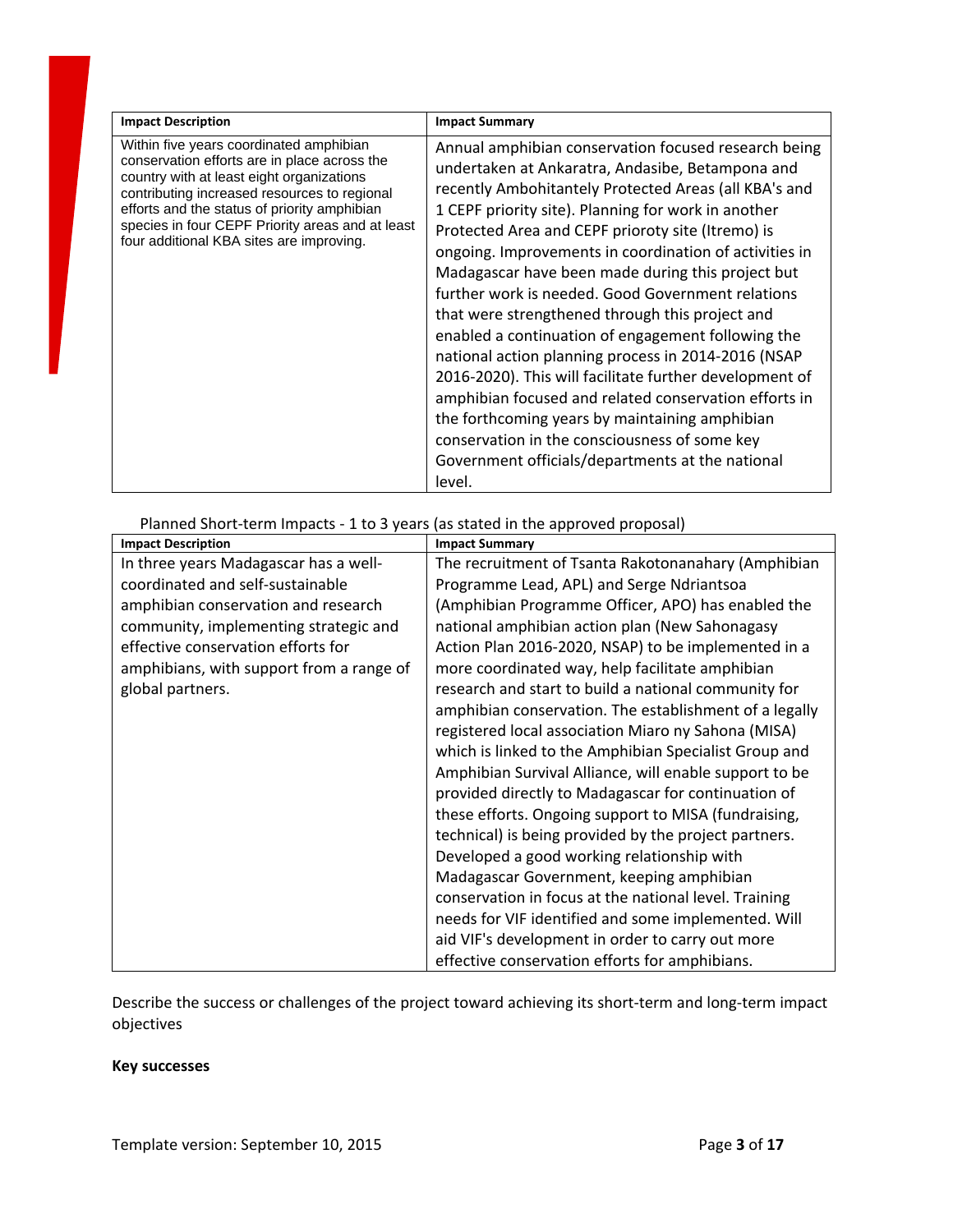**The key successes of the project have been the establishment of a new locally registered association focussed on amphibians – MISA - to continue the efforts of this CEPF project and coordinating implementation of the NSAP.**

**The establishment of MISA will enable funds to go directly into Madagascar rather than through an overseas organisation (e.g. GWC) for dispersal to Madagascar.**

**There has been, and still is to a large extent, a reluctance for groups engaged in amphibian conservation in Madagascar to collaborate or share knowledge and information (see challenges). Therefore, the development of a network of local NGO's engaged in amphibian conservation with the aim of encouraging knowledge sharing and a platform for providing assistance in identifying fundraising opportunities and communication is significant. Even though this is still in relatively early and progress is fairly slow this is an improvement on past efforts.**

**The amphibian festival held in Tamatave proved very popular with students, journalists and tour operators engaged and the many and varied questions asked, demonstrated their genuine interest and strengthened the importance to continue to work to preserve this unique Malagasy heritage. The exchange hub between the Ministry of the Environment, the various organizations and the researchers coming from the university was also a success because there was a consensus among them on some points on the application for a research permit.**

**Working with VIF to undertake an organisational review and assessment proved successful through a wholly collaborative approach. This generated a number of training recommendations to help VIF develop as an organisation and improve their effectiveness, particularly as managers of Ankaratra Protected Area. A number of these were very successfully implemented including advanced training of 2 senior VIF staff and the**

#### **Key challenges**

**The principle challenges this project faced was the loss of key project personnel at the start and during the project period as well as staff role changes.**

**The Project Lead James Lewis was to have an integral part in the project specifically around working to ensure broad global involvement in long-term support of the regional effort. James left his position with Amphibian Survival Alliance (ASA) in early 2016 shortly after the project was due to commence. Following James departure, ASA underwent a strategic and operational review which resulted in a move away from specific project implementation to a focus on facilitating networks and coordination of amphibian conservation efforts at a global level.**

**Throughout the project ASA continued to provide help notably on communications, advice on implementation and in identifying further funding sources. However, the loss of the dedicated project lead, meant responsibilities had to be taken on by other project staff, notably Jeff Dawson from Durrell, stretching resources and time. This resulted in slower progress than would be desired to building a wider support base and future funding for the project.**

**Durrell, one of the implementing partners, also experienced some significant staff changes during the project period. Within the Madagascar team the Head of Species Conservation and Research was to be a key link to the two recruited roles providing on-the ground mentoring and advice. This position changed twice during the project period – May 2016 and September 2018. Both times recruitment took approximately 5 months to fill the post. This in combination with them then having to get familiar with all of Durrell's activities in Madagascar meant it was a challenge to ensure this support for the roles. However, during these periods of change support was provided and available through other senior Madagascar Durrell staff and considerable remote management by Jeff Dawson. The assessment of VIF using the CEM framework was led by Durrell's Head of Leaning and Development Jamie Copsey, who helped devise it. Jamie left Durrell in June 2017. Jamie's departure had some impact on identifying subsequent training (primarily due to his replacement again having to become familiar with a large portfolio of work) though this was largely compensated for.**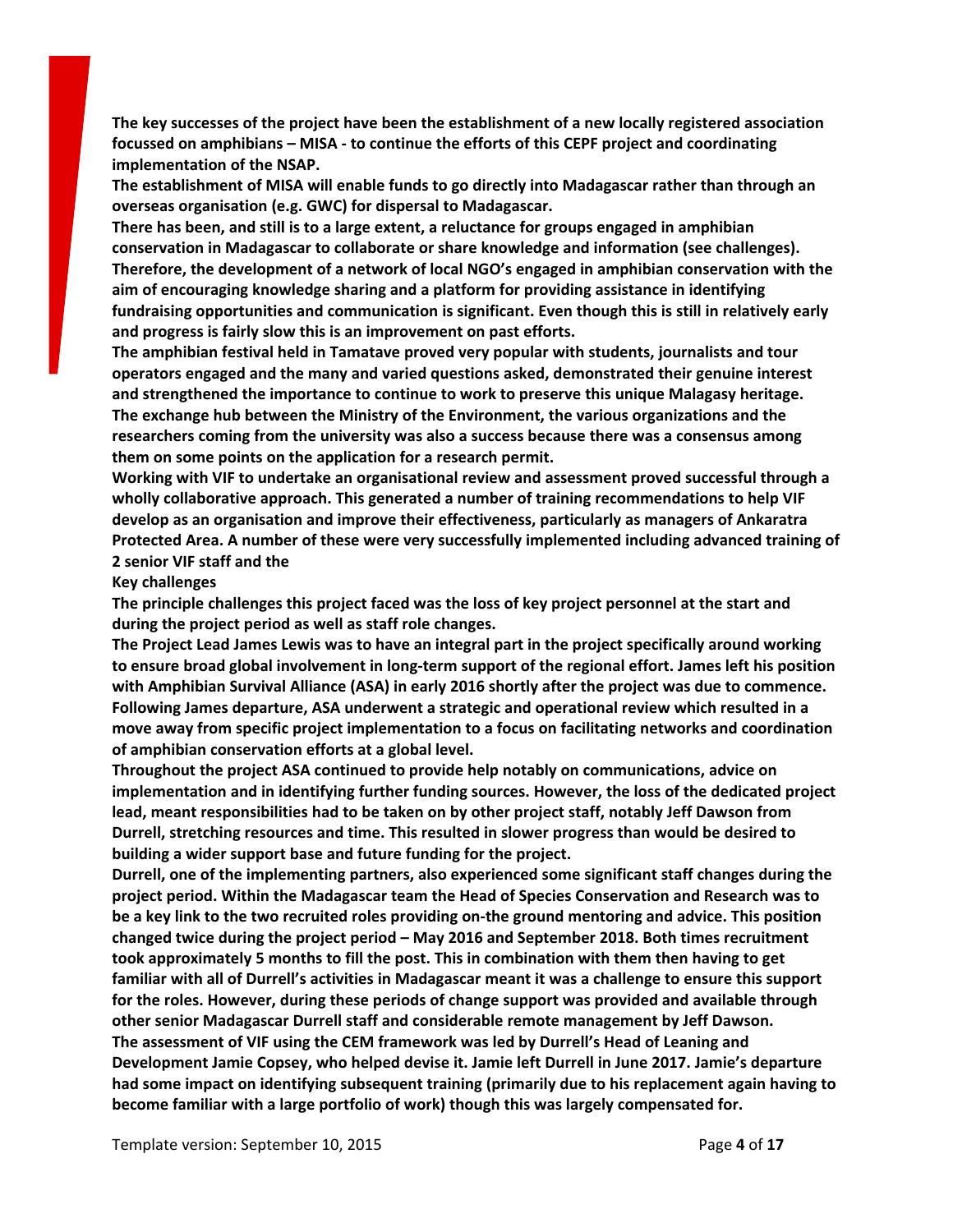**As mentioned, significant management and mentoring of the two recruited roles was undertaken by Durrell's Jeff Dawson. Jeff's role within Durrell changed in April 2018 (Field Programmes Coordinator) and again in April 2019 (Acting Head of Field Programmes). These role changes meant a wider work** responsibility, with less time able to be dedicated to the project than would ideally be liked but with **the increasing experience of the two recruited roles less hands on management was likely required. Tsanta Rakotonanahay, the recruited Amphibian Programme Lead, unfortunately experienced a number of health issues, particularly during 2017 resulting some extended periods of medical leave from the project. The Programme Officer Serge Ndriantsoa oversaw implementation of the project during Tsanta's absence but inevitably progress on activities was slowed. Tsanta was also on maternity leave for 4 months in early 2018. This was in part mitigated by recruiting the Amphibian Specialist Group Madagascar co-chair Andolalao Rakatoarison as maternity cover. One of the main challenges to developing collaborative networks for amphibian conservation in Madagascar is the reluctance of groups / individuals to engage and collaborate with one another for various reasons. Whilst this has been overcome with various groups and resulted in the beginnings of an amphibian network, some prominent members of the amphibian community within Madagascar have not engaged with the project as would have been hoped, despite ongoing efforts and alternative approaches to engagement.**

Were there any unexpected impacts (positive or negative)?

**The loss of key personnel as mentioned previously was unexpected as was the delay in recruiting. For component 5, the pre-assessment took longer than expected due to further meetings with VIF being required and was completed June 2017. However, it was still expected that training activities and the post-training assessment could be completed within the time period. Implementation of training around data management (a key recommendation) however was delayed unexpectedly for two main reasons: illness of the training provider preventing travel to Madagascar in October 2018** and availability of the key VIF staff at the same time which limited dates. This resulted in the training **being undertaken in April 2019. A post training assessment ideally should be carried a minimum of 6 months post training so that an accurate assessment of how it is being embedded and utilised within** the organisation can be carried out. The decision was made to plan for the September / October 2019, partly to ensure the assessment was worthwhile but also to fit with VIF staff availability. As a grant **extension was not approved this has been delayed until further funding is secured as VIF and project partners are still keen for it to happen.**

**Initial funding from CEPF was not received until June 2016, 6-months after the project start date. Activities were on hold until the funding was confirmed (although recruitment process for the 2 roles had begun) with the project running approximately 6-months behind the proposal schedule (as stated in all reports to date).**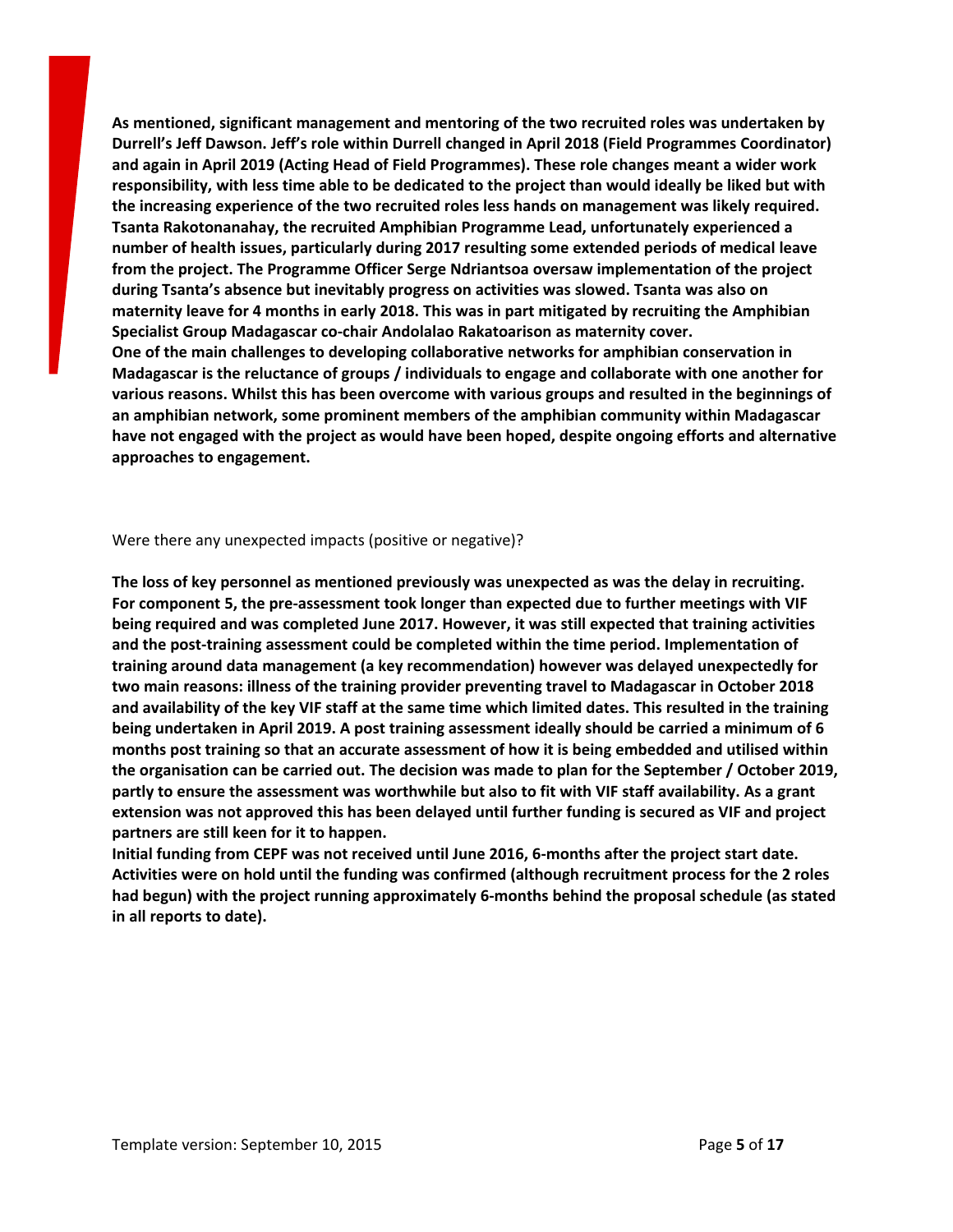# **Project Components and Products/Deliverables**

|              | Component           | <b>Deliverable</b> |                    |                                                         |
|--------------|---------------------|--------------------|--------------------|---------------------------------------------------------|
| #            | <b>Description</b>  | #                  | <b>Description</b> | <b>Results for Deliverable</b>                          |
| $\mathbf{1}$ | Develop a key       | 1.1                | APL employed       | Tsanta Rakotonanahary employed since July 2016          |
|              | conservation        |                    | Individual         |                                                         |
|              | actor with the      |                    | identified and     |                                                         |
|              | skills and          |                    | employed to        |                                                         |
|              | expertise to        |                    | take on the        |                                                         |
|              | sufficiently and    |                    | coordination       |                                                         |
|              | effectively         |                    | and oversight      |                                                         |
|              | coordinate the      |                    | of the New         |                                                         |
|              | implementation      |                    | Sahonagasy         |                                                         |
|              | of the New          |                    | <b>Action Plan</b> |                                                         |
|              | Sahonagasy          |                    | and                |                                                         |
|              | Action Plan.        |                    | coordinate the     |                                                         |
|              |                     |                    | development        |                                                         |
|              |                     |                    | of amphibian       |                                                         |
|              |                     |                    | conservation       |                                                         |
|              |                     |                    | efforts in         |                                                         |
|              |                     |                    | Madagascar.        |                                                         |
| $\mathbf{1}$ | Develop a key       | 1.5                | APL                | APL and Assistant APL co-authors on two articles for    |
|              | conservation        |                    | established in     | FrogLog the Amphibian Specialist Group newsletter. Both |
|              | actor with the      |                    | a position of      | attended and presented at the Association of Tropical   |
|              | skills and          |                    | responsibility     | Biology Conference in Antananarivo in July 2019.        |
|              | expertise to        |                    | <b>APL</b>         |                                                         |
|              | sufficiently and    |                    | established as     |                                                         |
|              | effectively         |                    | a key player in    |                                                         |
|              | coordinate the      |                    | the future of      |                                                         |
|              | implementation      |                    | Malagasy           |                                                         |
|              | of the New          |                    | amphibian          |                                                         |
|              | Sahonagasy          |                    | conservation       |                                                         |
|              | <b>Action Plan.</b> |                    | community as       |                                                         |
|              |                     |                    | demonstrated       |                                                         |
|              |                     |                    | by ongoing         |                                                         |
|              |                     |                    | support from       |                                                         |
|              |                     |                    | the national       |                                                         |
|              |                     |                    | and                |                                                         |
|              |                     |                    | international      |                                                         |
|              |                     |                    | community.         |                                                         |
| 4            | Increased           | 4.3                | Dissemination      | 5-times weekly updates on Malagasy frog species and     |
|              | understanding,      |                    | of key             | sites on project Facebook (3,111 followers) and Twitter |
|              | engagement and      |                    | information to     | (451 followers) during project period                   |

Describe the results from each product/deliverable: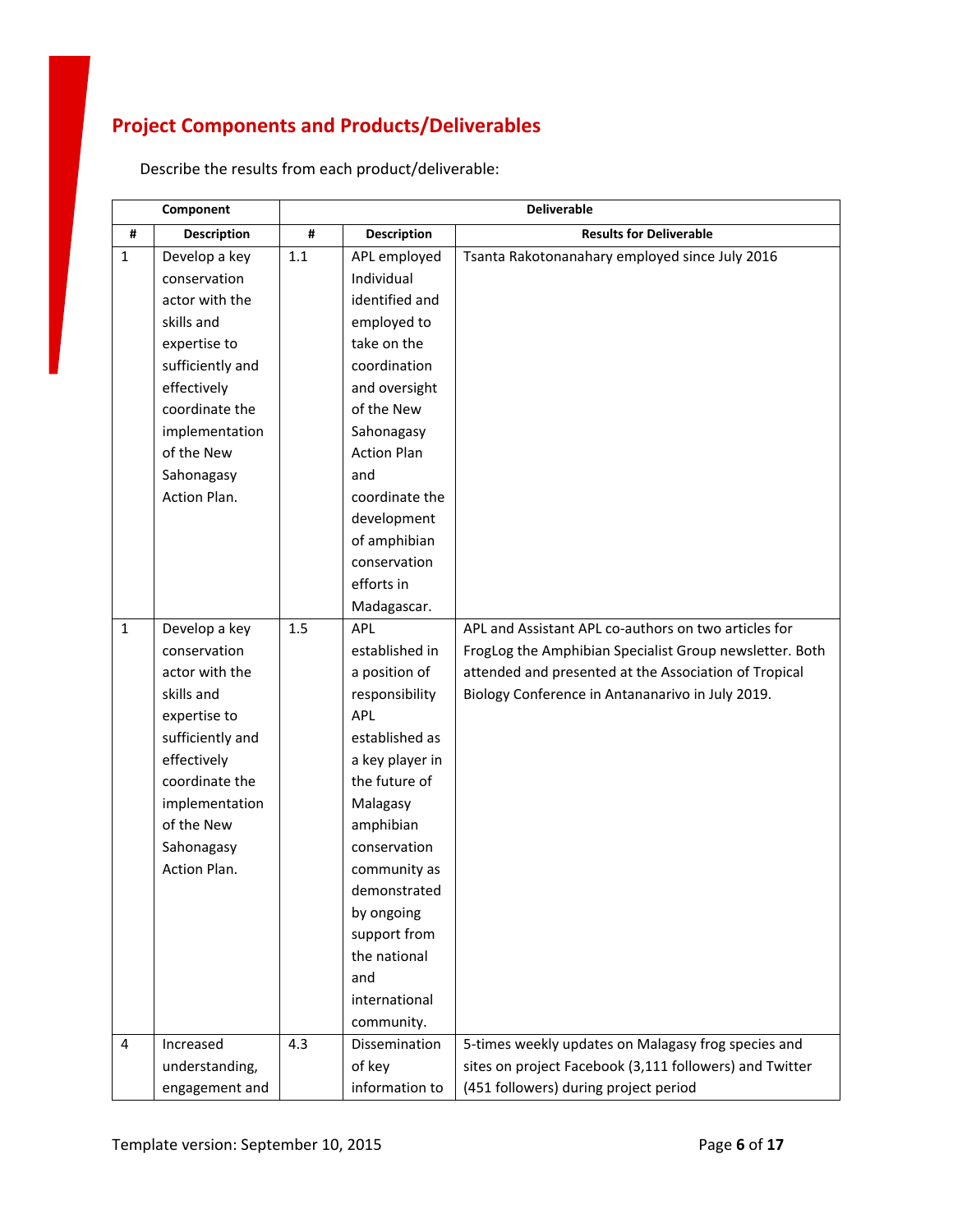|             | support for      |     | wider           | 4 blogs posted on Durrell website                        |
|-------------|------------------|-----|-----------------|----------------------------------------------------------|
|             | amphibian        |     | audience Key    | Guidance documents and protocols developed and           |
|             | conservation     |     | documentatio    | shared with local NGO's                                  |
|             | throughout       |     | n and           |                                                          |
|             | Malagasy         |     | information     |                                                          |
|             | society.         |     | relating to     |                                                          |
|             |                  |     | amphibian       |                                                          |
|             |                  |     | conservation,   |                                                          |
|             |                  |     | research and    |                                                          |
|             |                  |     | protocols       |                                                          |
|             |                  |     | made easily     |                                                          |
|             |                  |     | available for   |                                                          |
|             |                  |     | the local       |                                                          |
|             |                  |     | scientific      |                                                          |
|             |                  |     | community,      |                                                          |
|             |                  |     | policy makers   |                                                          |
|             |                  |     | and society at  |                                                          |
|             |                  |     | large.          |                                                          |
| 5           | Develop the      | 5.4 | VIF strategic / | This was to be done following the post-training          |
|             | institutional    |     | operational     | assessment. Although the development of a strategic plan |
|             | capacity of      |     | plan produced   | was identified as a training need (Recommendation 6)     |
|             | Vondrona         |     | The final       | this is perceived by VIF as being a lower priority than  |
|             | Ivon'ny          |     | workshop will   | others.                                                  |
|             | Fampandrosoan    |     | result in the   |                                                          |
|             | a (VIF).         |     | development     |                                                          |
|             |                  |     | of a short term |                                                          |
|             |                  |     | $(3-5$ year)    |                                                          |
|             |                  |     | operational     |                                                          |
|             |                  |     | plan for VIF to |                                                          |
|             |                  |     | guide their     |                                                          |
|             |                  |     | work and        |                                                          |
|             |                  |     | further         |                                                          |
|             |                  |     | organisational  |                                                          |
|             |                  |     | development     |                                                          |
| $\mathbf 1$ | Develop a key    | 1.2 | APL assistant   | Serge Ndriantsoa employed since October 2016             |
|             | conservation     |     | identified and  |                                                          |
|             | actor with the   |     | employed to     |                                                          |
|             | skills and       |     |                 |                                                          |
|             |                  |     | help the APL in |                                                          |
|             | expertise to     |     | all the key     |                                                          |
|             | sufficiently and |     | aspects of the  |                                                          |
|             | effectively      |     | <b>NSAP</b>     |                                                          |
|             | coordinate the   |     | implementatio   |                                                          |
|             | implementation   |     | n.              |                                                          |
|             | of the New       |     |                 |                                                          |
|             | Sahonagasy       |     |                 |                                                          |
|             | Action Plan.     |     |                 |                                                          |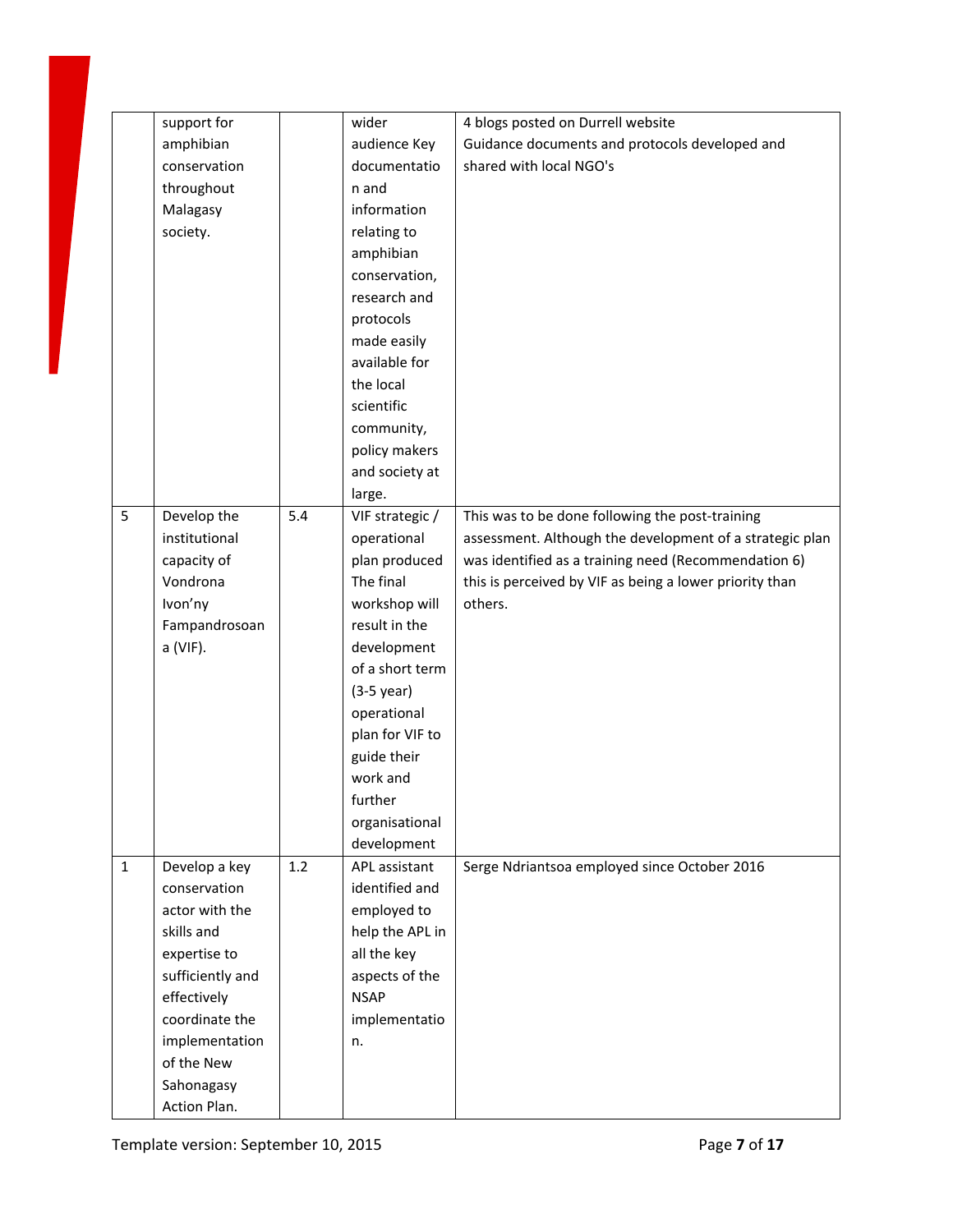| $\mathbf{1}$   | Develop a key    | 1.3 | Personal             | Personal Development Plans produced for both APL and      |
|----------------|------------------|-----|----------------------|-----------------------------------------------------------|
|                | conservation     |     | development          | Assistant APL led by Durrell. Reviewed annually. Training |
|                | actor with the   |     | plan for the         | implemented:                                              |
|                | skills and       |     | APL and              |                                                           |
|                | expertise to     |     | <b>Assistant APL</b> | GIS course to improve technical abilities                 |
|                | sufficiently and |     | produced and         | English classes to improve communication                  |
|                | effectively      |     | tracked during       | Mentoring in developing workplans, blog writing provided  |
|                | coordinate the   |     | the course of        | by Durrell staff                                          |
|                | implementation   |     | the project,         |                                                           |
|                | of the New       |     | and training         |                                                           |
|                | Sahonagasy       |     | organized to         |                                                           |
|                | Action Plan.     |     | reinforce            |                                                           |
|                |                  |     | capacities           |                                                           |
|                |                  |     | accordingly.         |                                                           |
| $\mathbf{1}$   | Develop a key    | 1.4 | Advisory             | Advisory board established involving project partners,    |
|                | conservation     |     | board                | and members from ASA, ASG, Madagascar Fauna and           |
|                | actor with the   |     | established, in      | Flora Group, Duke University, Government of               |
|                | skills and       |     | coordination         | Madagascar, Madagasikara Voakajy.                         |
|                | expertise to     |     | with the             |                                                           |
|                | sufficiently and |     | networks of          | Meetings moved from quarterly to bi-annually split        |
|                | effectively      |     | the Amphibian        | between overseas advisory group and Madagascar based      |
|                | coordinate the   |     | Survival             | group. This was done to overcome issues of time and date  |
|                | implementation   |     | Alliance (ASA),      | arrangement and primarily language. General difficulties  |
|                | of the New       |     | the IUCN SSC         | in arranging advisory board meetings due members          |
|                | Sahonagasy       |     | Amphibian            | availability. Unfortunately there was a lack of           |
|                | Action Plan.     |     | Specialist           | engagement and response from Malagasy board               |
|                |                  |     | Group,               | members in this process.                                  |
|                |                  |     | Madagascar           |                                                           |
|                |                  |     | (ASG) and            |                                                           |
|                |                  |     | Durrell              |                                                           |
| $\mathbf{1}$   | Develop a key    | 1.6 | A mentorship         | Ongoing mentoing from Durrell staff to APL and Assistant  |
|                | conservation     |     | network              | APL particularly from Jeff Dawson (based in UK) e.g.      |
|                | actor with the   |     | established in       | undertook monthly arrangement calls, aided in             |
|                | skills and       |     | partnership          | development of work plans and undertook reviews,          |
|                | expertise to     |     | with the ASG,        | financial reporting and budgeting, communication          |
|                | sufficiently and |     | providing            | writing. In-country technical support provided from       |
|                | effectively      |     | technical and        | various Durrell staff. Jeff undertook 3 management trips  |
|                | coordinate the   |     | operational          | during project period.                                    |
|                | implementation   |     | support to the       |                                                           |
|                | of the New       |     | APL (incl.           | Franco Andreone and Angelica Crotinni provided            |
|                | Sahonagasy       |     | Franco               | addtional mentoring over the course of the project.       |
|                | Action Plan.     |     | Andreone             |                                                           |
|                |                  |     | support in           | Support on writing and delivering communications          |
|                |                  |     | Mada)                | offered and provided by ASA.                              |
| $\overline{2}$ | Develop and      | 2.1 | Identification       | Survey and Monitoring network established. 22 people      |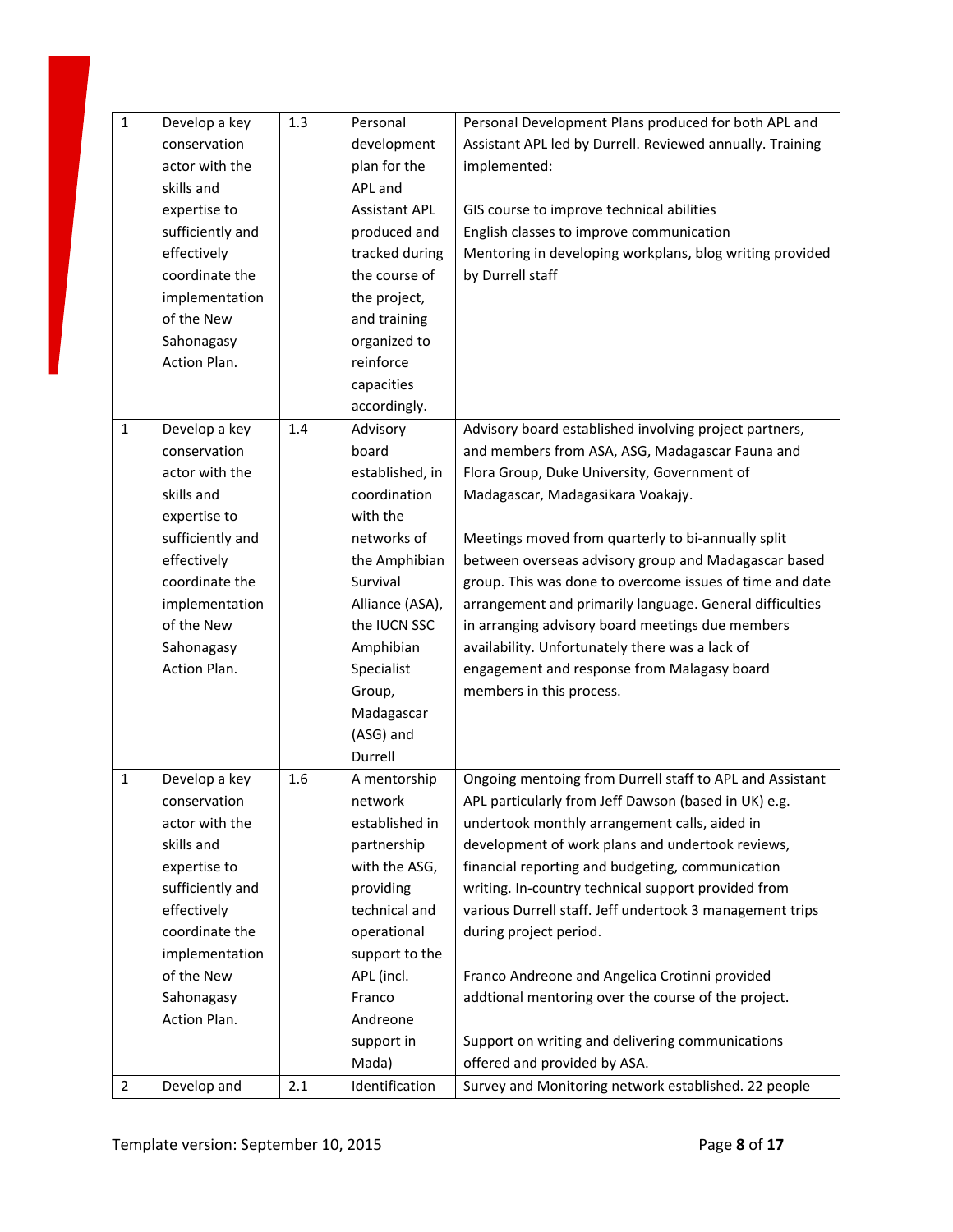|                | strengthen       |     | of Key         | from 11 organisations (including Government) undertook     |
|----------------|------------------|-----|----------------|------------------------------------------------------------|
|                | collaborative    |     | networks that  | a 4-day training course in Amphibian survey and            |
|                | networks to help |     | could benefot  | monitoring techniques and planning at Andasibe in 2018.    |
|                | deliver the NSAP |     | amphibian      | Identified further training needs for groups.              |
|                | objectives.      |     | conservation   |                                                            |
|                |                  |     | in             | Established a database of local organisations in           |
|                |                  |     | Madagascar,    | Madagascar engaged in amphibian conservation and           |
|                |                  |     | and            | overseas researchers to act as a resource base for linking |
|                |                  |     | establishment  | groups together with common aims. Developed a funding      |
|                |                  |     | of             | database to provide network with upcoming funding          |
|                |                  |     | partnership/co | opportunities. Assistance offered to help with funding     |
|                |                  |     | mmon actions   | applications.                                              |
|                |                  |     | based on       |                                                            |
|                |                  |     | opportunities. | Developed set of documents (e.g. basic survey protocol     |
|                |                  |     |                | and data sheets, hygiene and biosecurity protocol,         |
|                |                  |     |                | guidance for applying for research permits) and            |
|                |                  |     |                | distributed to all in network.                             |
|                |                  |     |                |                                                            |
|                |                  |     |                | Challenge: Little pro-active engagement from groups to     |
|                |                  |     |                | make use of network                                        |
| $\overline{2}$ | Develop and      | 2.2 | The Chytrid    | APL and Assistant APL organised the annual National        |
|                | strengthen       |     | Emergency      | Chytrid Monitoring Programme on behalf of the CEC,         |
|                | collaborative    |     | Cell (CEC) is  | ensuring collection of swabs from 8 sites and subsequent   |
|                | networks to help |     | supported and  | export for analysis.                                       |
|                | deliver the NSAP |     | demonstrate    | Helped facilitate further chytrid research in Madagascar   |
|                | objectives.      |     | enhanced       | from overseas researchers including aiding in the permit   |
|                |                  |     | effectiveness  | process and assisting in logisitcs.                        |
|                |                  |     | at             | Developed chytrid related guidance e.g. hygiene and        |
|                |                  |     | implementing   | biosecurity guidance, reporting dead frog guidance.        |
|                |                  |     | actions.       | Assisted in developing and delivering annual updates to    |
|                |                  |     |                | Government on chytrid and related research in              |
|                |                  |     |                |                                                            |
| $\overline{2}$ |                  |     |                | Madagascar                                                 |
|                | Develop and      | 2.3 | at least 8     | Engaged ten local NGO's in survey and monitoring           |
|                | strengthen       |     | national NGOs  | network. Provided training to 22 individuals from 11       |
|                | collaborative    |     | / groups       | groups on amphibian survey and monitoring techniques       |
|                | networks to help |     | across         | in 2018.                                                   |
|                | deliver the NSAP |     | Madagascar     | Assistant APL provided mentoring and training to           |
|                | objectives.      |     | trained and    | Malagasy herptologist Jary Razafindraibe for amphibian     |
|                |                  |     | engaged in     | survey work in Ambohitantely Special Reserve.              |
|                |                  |     | amphibian      | A 2-day training course for staff from the permitting      |
|                |                  |     | conservation   | department for the Ministry of Environment was carried     |
|                |                  |     | activities.    | out in September 2018 in Andasibe. In addition to          |
|                |                  |     |                | building relationships this was to provide a basic insight |
|                |                  |     |                | and understanding of amphibian research, to help those     |
|                |                  |     |                | staff in reviewing research permit applications. This was  |
|                |                  |     |                | followed by a 1-day workshop in Tana involving Ministry    |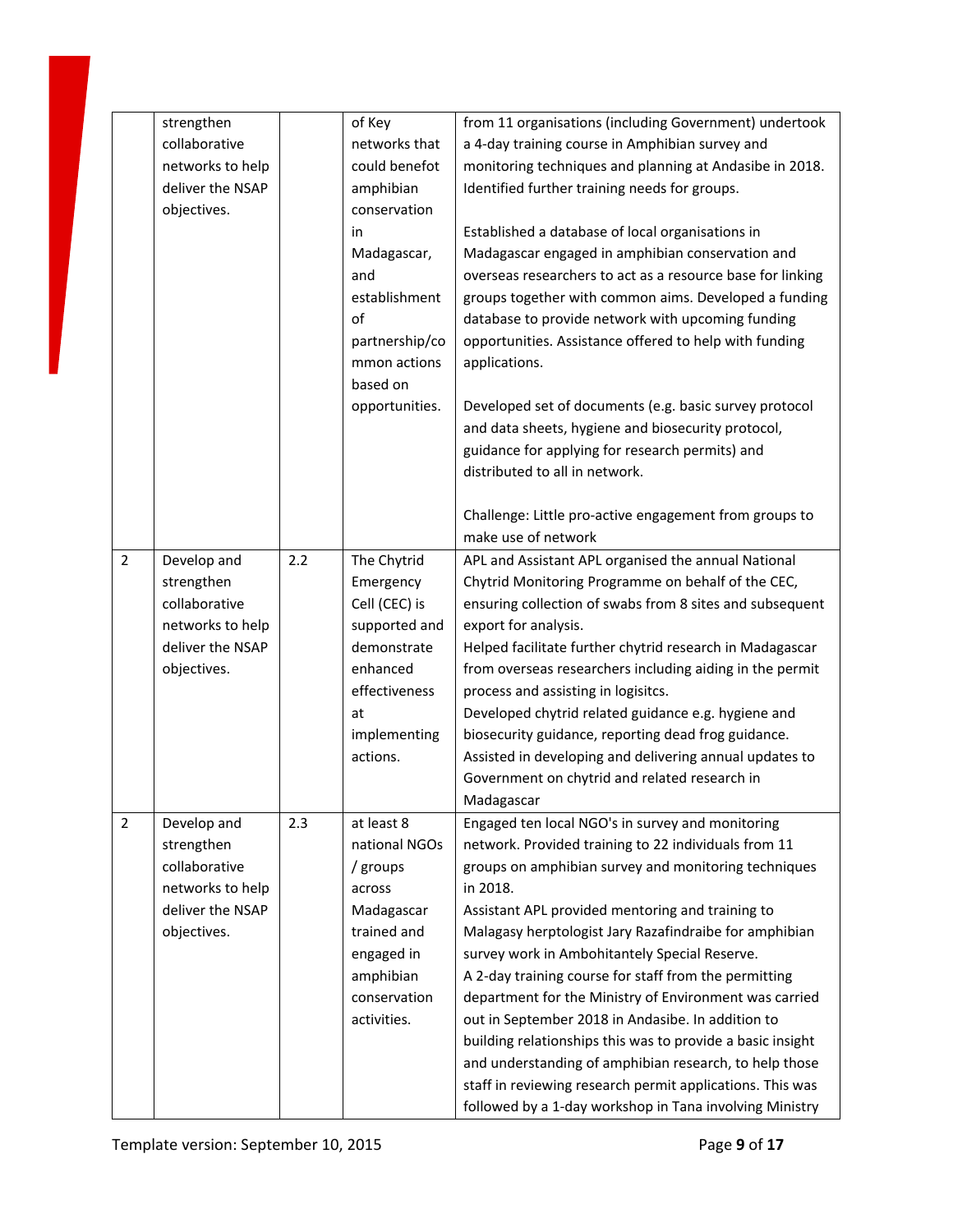|                |                    |     |                 | staff and representatives from local NGO's and               |
|----------------|--------------------|-----|-----------------|--------------------------------------------------------------|
|                |                    |     |                 | organisations to discuss how to improve and streamline       |
|                |                    |     |                 | the research permitting process for all involved             |
| $\overline{2}$ | Develop and        | 2.4 | Support         | Supported VIF in application for CEPF funding in 2017        |
|                | strengthen         |     | Malagasy        | (successful). Wider project team supported VIF in            |
|                | collaborative      |     | organisations   | obtaining funds in 2017 from GWC to reinstate                |
|                | networks to help   |     | to secure       | community patrol activities at Ankaratra PA.                 |
|                | deliver the NSAP   |     | funding for     | Providing quarterly funding opportunities and offered        |
|                | objectives.        |     | amhibian        | support in preparing funding applications to local groups -  |
|                |                    |     | conservation.   | no uptake yet.                                               |
|                |                    |     | At least one    | Development of Mantella cowanii Action Plan done in          |
|                |                    |     | application per | collaboration with local communities and local NGO's.        |
|                |                    |     | year for        | This action plan will help with funding applications in the  |
|                |                    |     | Mitsinjo,       | future. National Geographic Species Recovery Fund            |
|                |                    |     | MaVOA,          | application planned for October 2019.                        |
|                |                    |     | Madagascar      | Working with Madagasikara Voakajy and Centre ValBio to       |
|                |                    |     | Fauna and       | identify new unprotected amphibian KBA's in Madagascar       |
|                |                    |     | Flora Group,    | for potential future Rainforest Trust funding.               |
|                |                    |     | VIF and         |                                                              |
|                |                    |     | ADEFA,          |                                                              |
|                |                    |     | prepared by     |                                                              |
|                |                    |     | organizations   |                                                              |
|                |                    |     | with APL        |                                                              |
|                |                    |     | support         |                                                              |
| 3              | Establish a        | 3.1 | a long-term     | Funding brief developed led by Durrell with input from       |
|                | sustainable        |     | fundraising     | partners and Advisory Board. ASA using to engage             |
|                | funding            |     | strategy is     | prospective donors interested in Madagascar.                 |
|                | mechanism for      |     | established,    |                                                              |
|                | the continued      |     | that will       | No success in obtaining further funds as yet                 |
|                | oversight and      |     | ensure          |                                                              |
|                | implementation     |     | sustainable     |                                                              |
|                | the New            |     | funding for the |                                                              |
|                | Sahonagasy         |     | network and     |                                                              |
|                | <b>Action Plan</b> |     | priority        |                                                              |
|                | (NSAP).            |     | actions.        |                                                              |
| 3              | Establish a        | 3.2 | At least 2      | Key activity for Project Lead James Lewis. His loss at start |
|                | sustainable        |     | Partnership     | of project meant loss of capacity and expertise within       |
|                | funding            |     | with private    | project team to undertake this.                              |
|                | mechanism for      |     | sector          |                                                              |
|                | the continued      |     | companies       |                                                              |
|                | oversight and      |     | established,    |                                                              |
|                | implementation     |     | with objective  |                                                              |
|                | the New            |     | to establishing |                                                              |
|                | Sahonagasy         |     | a sustainable   |                                                              |
|                | <b>Action Plan</b> |     | funding         |                                                              |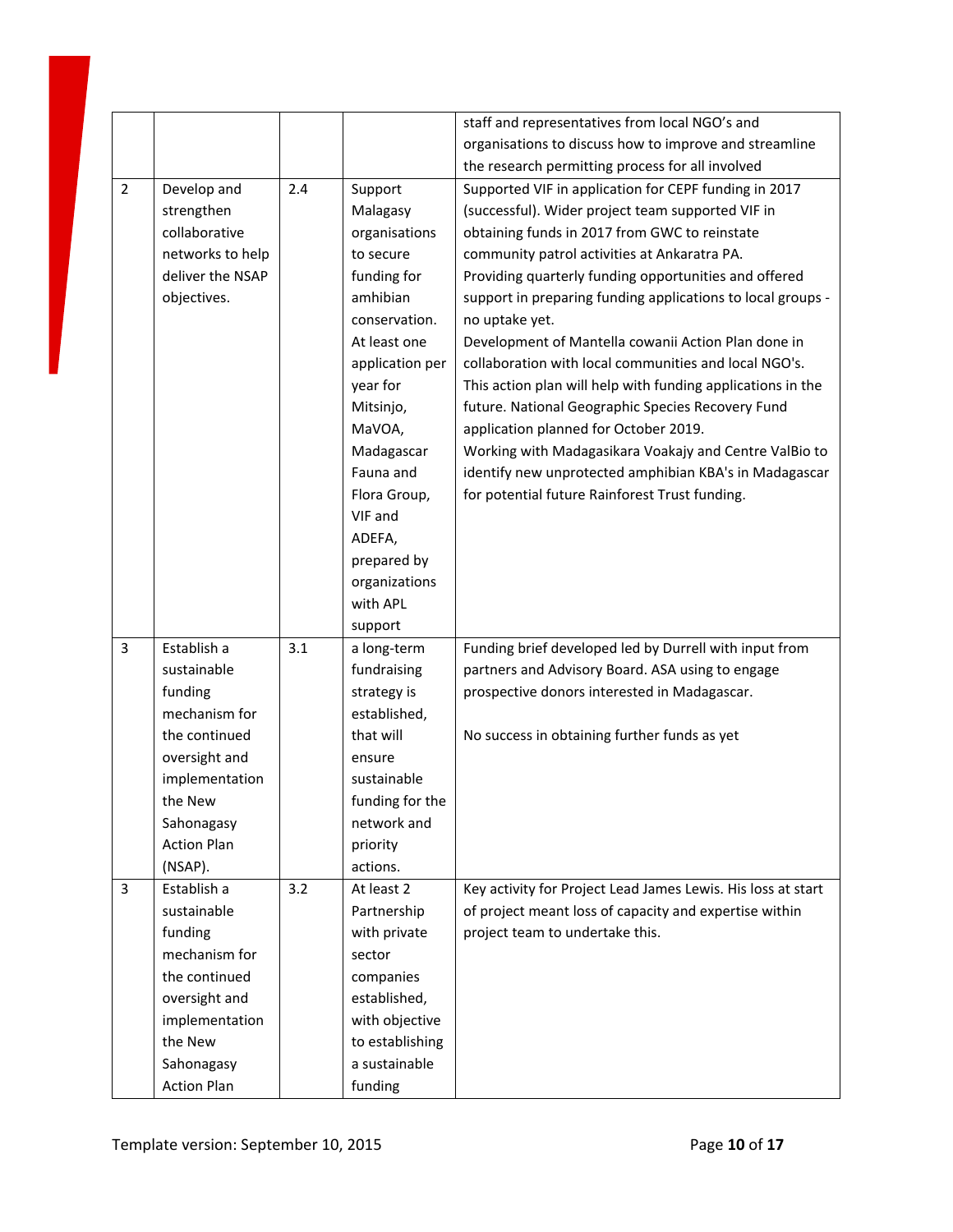|                | (NSAP).            |     | mechanism.      |                                                            |
|----------------|--------------------|-----|-----------------|------------------------------------------------------------|
| $\overline{3}$ | Establish a        | 3.3 | Close working   | APL and Assistant APL developed very good working          |
|                | sustainable        |     | relationship    | relationship with key Government officials getting their   |
|                | funding            |     | between APL     | support for this work. Regular meetings with officials     |
|                | mechanism for      |     | & government    | were organised and held though officials frequently        |
|                | the continued      |     | authorities to  | cancelled these due to competing priorities. This was      |
|                | oversight and      |     | support the     | compensated for by frequent ad-hoc meetings (during        |
|                | implementation     |     | action plan     | times when present at same events), phone calls and        |
|                | the New            |     | and             | emails. Quarterly brief summary updates on progress and    |
|                | Sahonagasy         |     | implementatio   | annual reports provided to the Government.                 |
|                | <b>Action Plan</b> |     | n of policies   | Annual 1-day meeting to update Government on progress      |
|                | (NSAP).            |     | and strategies, | of CEPF project and NSAP held in 2016 and 2017. 2018       |
|                |                    |     | as evidenced    | meeting postponed due to Government elections.             |
|                |                    |     | through         | Training to develop knowledge and understanding of         |
|                |                    |     | meeting         | amphibian survey and monitoring methods provided to        |
|                |                    |     | minutesand bi-  | Government officials from the research permitting          |
|                |                    |     | annual          | department. Given the bureaucratic difficulties within the |
|                |                    |     | Government      | Government this was a great achievement.                   |
|                |                    |     | updates         |                                                            |
| $\overline{4}$ | Increased          | 4.1 | Strategy for    | A 2-day amphibian awareness and education festival was     |
|                | understanding,     |     | the             | held in Tamatave in May 2019. The first day was a          |
|                | engagement and     |     | implementatio   | conference debate on amphibian conservation held at the    |
|                | support for        |     | n of            | University of Toamasina. The second day at Parc Ivoloina   |
|                | amphibian          |     | education,      | was a festival for children and adults, with competitions, |
|                | conservation       |     | information     | activities themed around amphibians and the                |
|                | throughout         |     | and awareness   | environment. This was in collaboration with Madagascar     |
|                | Malagasy           |     | campaigns       | Fauna and Flora Group. A series of further festivals at    |
|                | society.           |     | throughout      | other sites around Madagascar is planned (funding          |
|                |                    |     | Malagasy        | dependent).                                                |
|                |                    |     | society         | Ongoing engagement with education groups Save the          |
|                |                    |     | developed and   | Frogs and Conservation Fusion over collaboration on        |
|                |                    |     | implemented     | promoting amphibian education and engagement               |
|                |                    |     | in conjunction  | activities.                                                |
|                |                    |     | with the ASG    | This deliverable was delayed due capacity                  |
|                |                    |     | Communicatio    | challenges(outlined elsewhere in report) to concentrate    |
|                |                    |     | n and           | on first developing local amphibian survey network.        |
|                |                    |     | Education       |                                                            |
|                |                    |     | Working         |                                                            |
|                |                    |     | Group.          |                                                            |
| 4              | Increased          | 4.2 | Four working    | Assistant APL undertook two visits to Durrell's field      |
|                | understanding,     |     | relationship    | projects in Alaotra and Ankarafantsika to develop          |
|                | engagement and     |     | with            | knowledge and understanding of community-based             |
|                | support for        |     | community-      | conservation activities. Involved local communities in the |
|                | amphibian          |     | based groups    | development of Mantella cowanii Action Plan. Currently     |
|                | conservation       |     | established,    | engaging with local communities at Fohisokina on           |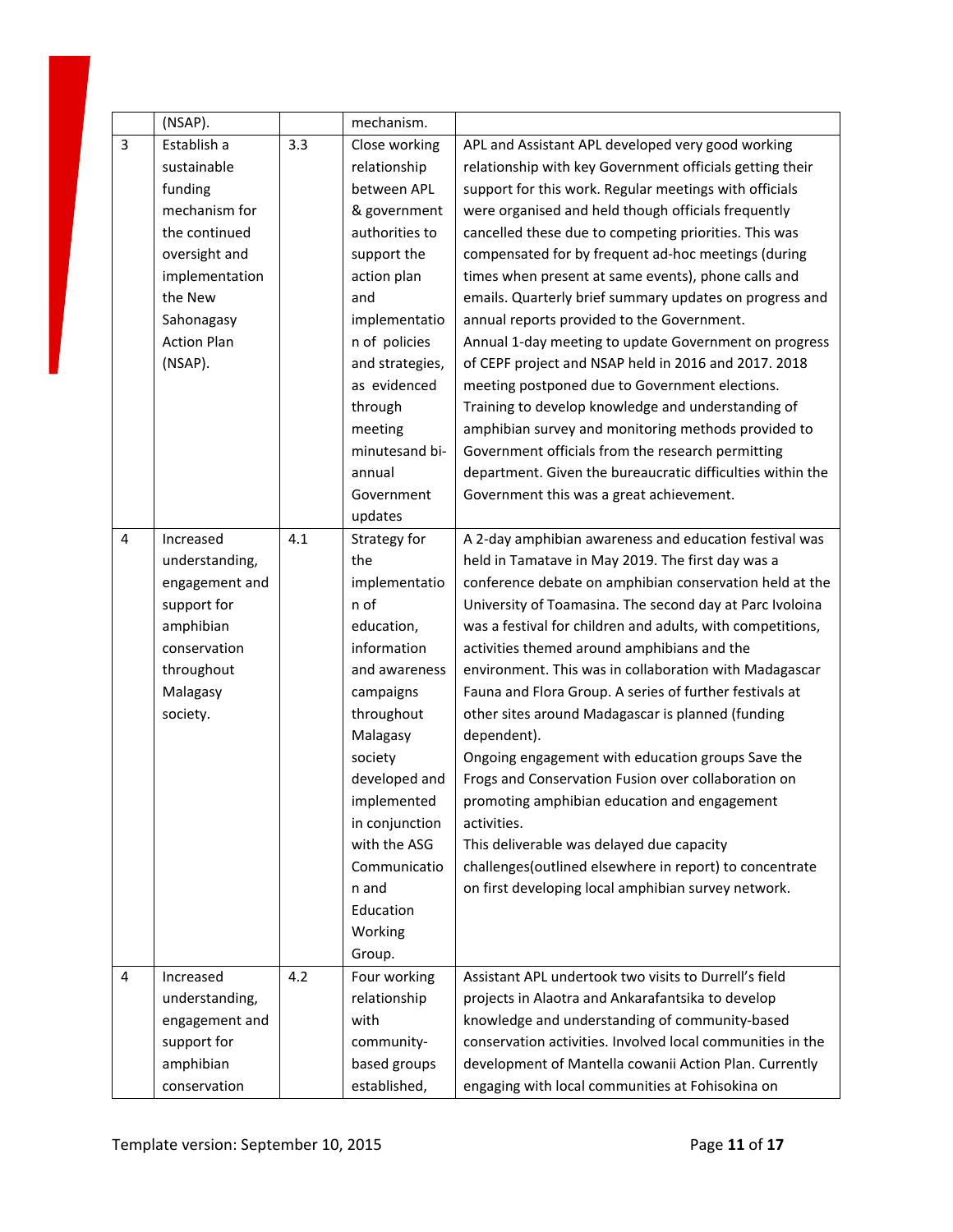|   | throughout<br>Malagasy<br>society.                                                              |     | and<br>engagement<br>with other<br>local<br>community<br>based<br>organisations<br>to promote<br>biodiversity<br>conservation<br>and a<br>sustainable<br>use of their<br>resources.                                                        | development of conservation activities for this species.<br>Preliminary engagement with local communities for<br>future conservation efforts at Marosalava forest in<br>northern Madagascar.                                                                                                                                                                                                                                                                                                                                                                                                                                                                                                                                                                                                                                                                         |
|---|-------------------------------------------------------------------------------------------------|-----|--------------------------------------------------------------------------------------------------------------------------------------------------------------------------------------------------------------------------------------------|----------------------------------------------------------------------------------------------------------------------------------------------------------------------------------------------------------------------------------------------------------------------------------------------------------------------------------------------------------------------------------------------------------------------------------------------------------------------------------------------------------------------------------------------------------------------------------------------------------------------------------------------------------------------------------------------------------------------------------------------------------------------------------------------------------------------------------------------------------------------|
| 5 | Develop the<br>institutional<br>capacity of<br>Vondrona<br>Ivon'ny<br>Fampandrosoan<br>a (VIF). | 5.1 | CEM pre<br>assessment<br>report<br>produced,<br>identifying the<br>organisational<br>strengths and<br>organisational<br>weaknesses of<br>VIF. These<br>weaknesses<br>will be the<br>targets of<br>subsequent<br>training<br>interventions. | CEM pre assessment along with series of training<br>recommendations for VIF finalised November 2017.<br>In total 8 training recommendations for VIF made.<br>Subsequent meetings in March 2018 identified those that<br>should be a priority for implementation as part of the<br>CEPF project.                                                                                                                                                                                                                                                                                                                                                                                                                                                                                                                                                                      |
| 5 | Develop the<br>institutional<br>capacity of<br>Vondrona<br>Ivon'ny<br>Fampandrosoan<br>a (VIF). | 5.2 | Capacity<br>development<br>intervention<br>reports<br>produced,<br>outlining what<br>was<br>undertaken<br>during the<br>various<br>training<br>interventions.<br>The training<br>include at<br>least one<br>senior staff                   | VIF Director Harilala Rahantilasoa attended a 5-day<br>training course on Managing and Leading Conservation<br>projects in Mauritius in August 2017 (Recommendation 8)<br>VIF Head of research Falitiana Rabemananjara undertook<br>the training course "From Mauritius to Madagascar:<br>building regional capacity for biodiversity conservation<br>and monitoring" funded by CEPF in 2018/2019<br>(Recommendation 8)<br>Nirinarison Rabezanahary (Monitoring and Evaluation<br>Manager) and Bénie Vonjy Razafindriaka (Environment<br>Manager) undertook a week-long knowledge exchange<br>trip to Durrell's project in Alaotra to understand how<br>Durrell manage and run community based Protected Area<br>management programmes to help inform activities at<br>Ankaratra Protected Area (Recommendation 3)<br>Andriantiana Rabezanahary and Andriamampianina |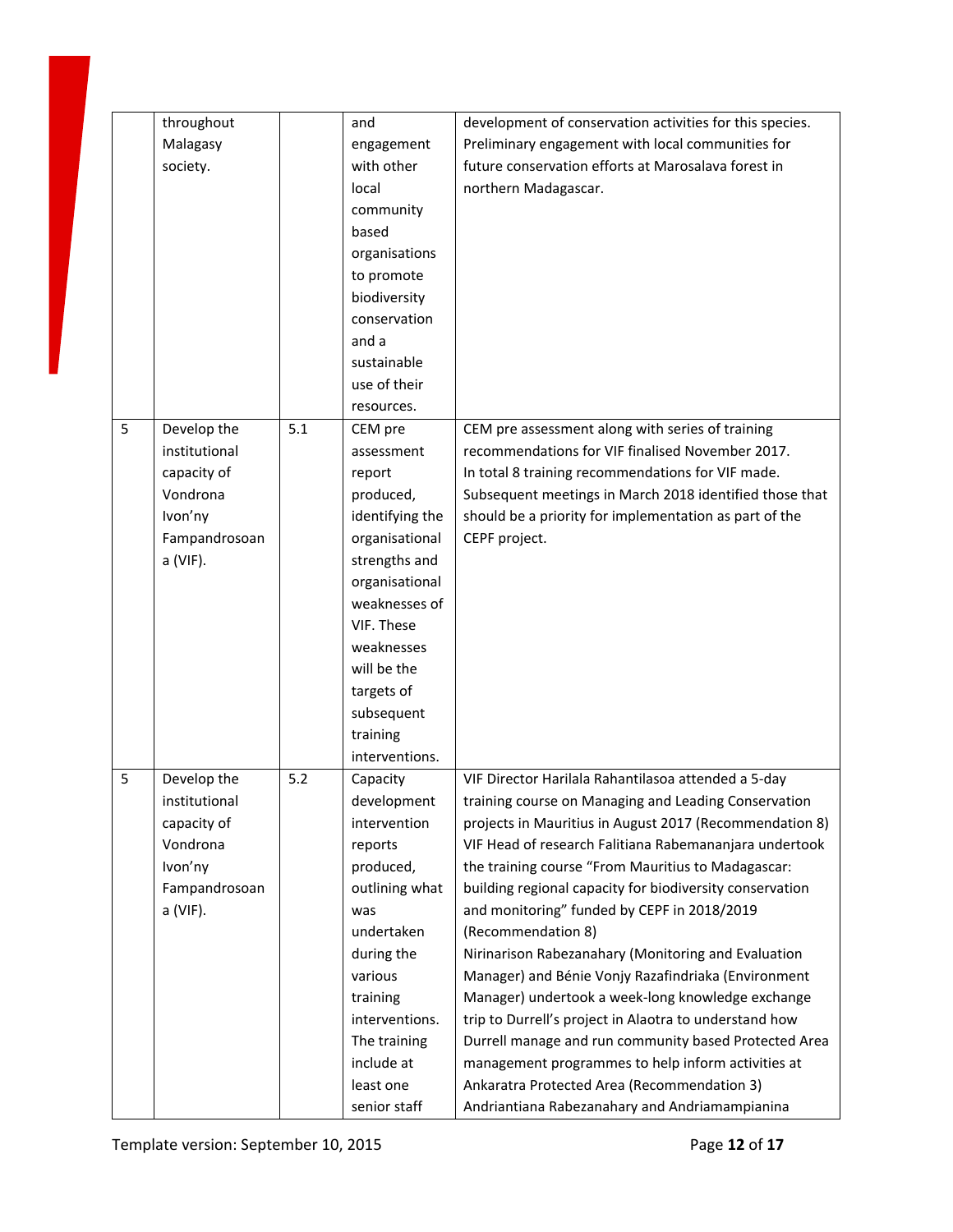|   |               |     | from VIF<br>trained in<br>management<br>and leadership<br>training (5-<br>week course) | Rakotoarisoa (VIF technicians) along with 8 members of<br>Ankaratra local associations undertook week-long<br>knowledge exchange visit to Ankarafantiska Protected<br>Area. This was to see Durrell's work with local<br>communities and meet the local community associations<br>involved in managing the Protected Area<br>(Recommendation 3)<br>3-day training workshop delivered to four senior VIF staff<br>on data management (Recommendation 4) |
|---|---------------|-----|----------------------------------------------------------------------------------------|--------------------------------------------------------------------------------------------------------------------------------------------------------------------------------------------------------------------------------------------------------------------------------------------------------------------------------------------------------------------------------------------------------------------------------------------------------|
|   |               |     |                                                                                        | Ongonig to identify suitable group to provide mentoring<br>on developing comms strategy                                                                                                                                                                                                                                                                                                                                                                |
|   |               |     |                                                                                        |                                                                                                                                                                                                                                                                                                                                                                                                                                                        |
| 5 | Develop the   | 5.3 | CEM post                                                                               | Not undertaken. Being organised for first-half October                                                                                                                                                                                                                                                                                                                                                                                                 |
|   | institutional |     | assessment                                                                             | 2019. On hold until further funding secured.                                                                                                                                                                                                                                                                                                                                                                                                           |
|   | capacity of   |     | report                                                                                 |                                                                                                                                                                                                                                                                                                                                                                                                                                                        |
|   | Vondrona      |     | produced,                                                                              |                                                                                                                                                                                                                                                                                                                                                                                                                                                        |
|   | Ivon'ny       |     | identifying                                                                            |                                                                                                                                                                                                                                                                                                                                                                                                                                                        |
|   | Fampandrosoan |     | organisational                                                                         |                                                                                                                                                                                                                                                                                                                                                                                                                                                        |
|   | a (VIF).      |     | strengths and                                                                          |                                                                                                                                                                                                                                                                                                                                                                                                                                                        |
|   |               |     | weaknesses of                                                                          |                                                                                                                                                                                                                                                                                                                                                                                                                                                        |
|   |               |     | VIF and how                                                                            |                                                                                                                                                                                                                                                                                                                                                                                                                                                        |
|   |               |     | they have                                                                              |                                                                                                                                                                                                                                                                                                                                                                                                                                                        |
|   |               |     | changed                                                                                |                                                                                                                                                                                                                                                                                                                                                                                                                                                        |
|   |               |     | following                                                                              |                                                                                                                                                                                                                                                                                                                                                                                                                                                        |
|   |               |     | targeted                                                                               |                                                                                                                                                                                                                                                                                                                                                                                                                                                        |
|   |               |     | capacity                                                                               |                                                                                                                                                                                                                                                                                                                                                                                                                                                        |
|   |               |     | development                                                                            |                                                                                                                                                                                                                                                                                                                                                                                                                                                        |
|   |               |     | and training                                                                           |                                                                                                                                                                                                                                                                                                                                                                                                                                                        |
|   |               |     | interventions.                                                                         |                                                                                                                                                                                                                                                                                                                                                                                                                                                        |
| 5 | Develop the   | 5.5 | <b>Good Practice</b>                                                                   | Not done. To be led by Jamie Copsey (as his area of                                                                                                                                                                                                                                                                                                                                                                                                    |
|   | institutional |     | Guidelines for                                                                         | expertise) following completion of post-training                                                                                                                                                                                                                                                                                                                                                                                                       |
|   | capacity of   |     | conducting                                                                             | assessment. Jamie Copsey left Durrell in July 2017                                                                                                                                                                                                                                                                                                                                                                                                     |
|   | Vondrona      |     | small NGO                                                                              |                                                                                                                                                                                                                                                                                                                                                                                                                                                        |
|   | Ivon'ny       |     | effectiveness                                                                          |                                                                                                                                                                                                                                                                                                                                                                                                                                                        |
|   | Fampandrosoan |     | checks in the                                                                          |                                                                                                                                                                                                                                                                                                                                                                                                                                                        |
|   | a (VIF).      |     | Indian Ocean                                                                           |                                                                                                                                                                                                                                                                                                                                                                                                                                                        |
|   |               |     | Region                                                                                 |                                                                                                                                                                                                                                                                                                                                                                                                                                                        |
|   |               |     | produced.                                                                              |                                                                                                                                                                                                                                                                                                                                                                                                                                                        |

Please describe and submit any tools, products, or methodologies that resulted from this project or contributed to the results.

#### **As part of their activities the two recruited roles have produced the following:**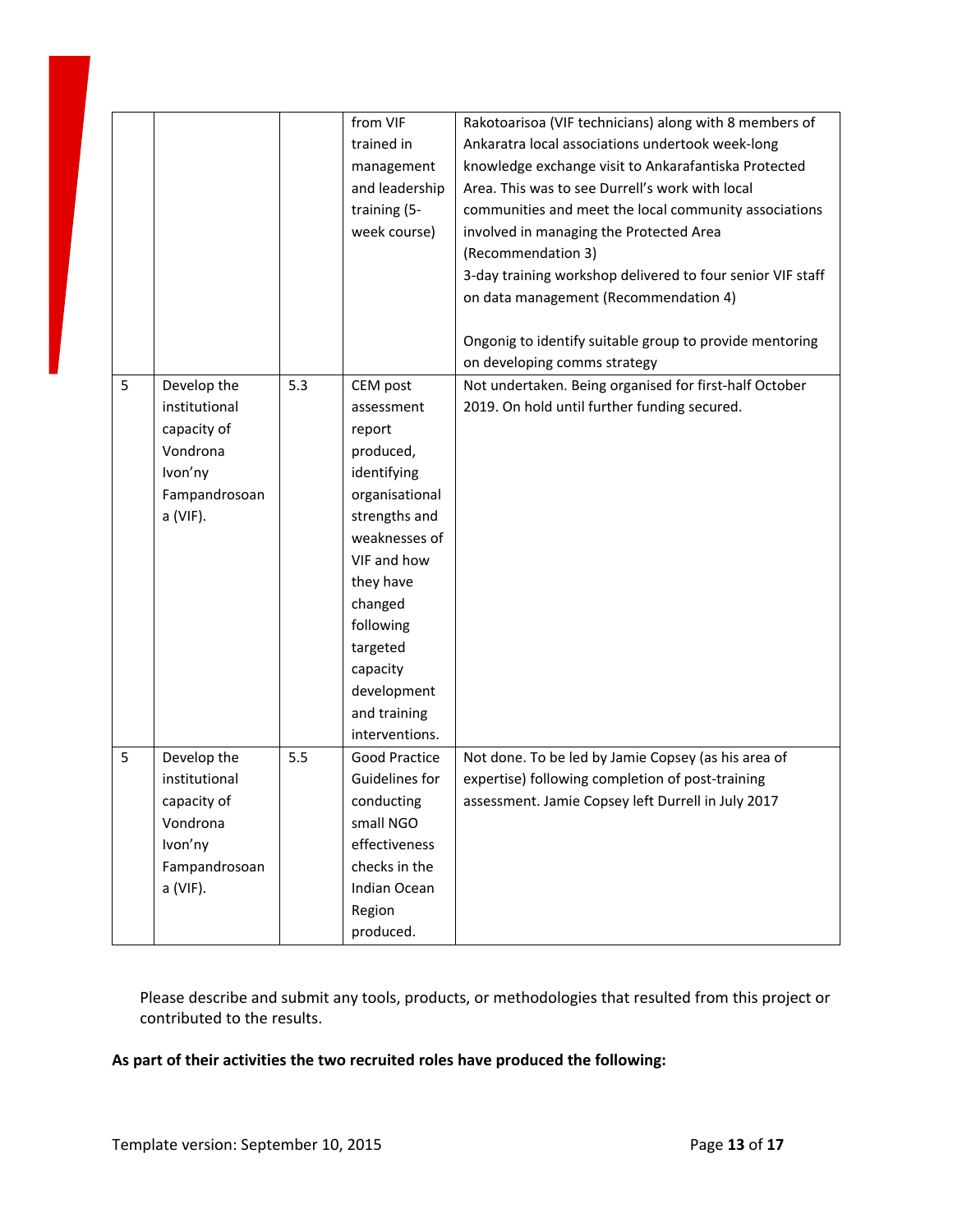**Rapid Response Protocol: guidance on reducing the risk reduce the risk of transfer of pathogenic organisms within and between amphibian populations in the wild and for bringing amphibians into captivity from the wild if necessary (arriving from the disease).**

**Standard protocol for the ecological monitoring of Amphibians in Madagascar: a relatively simple method based on the sampling time which must be quite short, the cost of sampling expensive and the human need the minimum possible but knowing that all the species likely to be present on the site will have to be sampled. Primarily for groups not undertaking amphibian surveys but wishing to collect information on amphibian populations for comparison across years. In addition, a standardised data collection sheet has been produced.**

**Research permit application guidance for fauna and flora in Madagascar: guidance on how to request a research permit in order to undertake research in Madagascar.**

**Hygiene and biosecurity guidance: This guidance has been designed to be used during a field visit to prevent transmission of diseases, primarily chtridiomycosis. The proposed guidelines are flexible and adaptable. All visitors should adopt basic biosecurity concepts and adapt them to each situation in the field, even if the site manager does not specify requirements.**

**Guidelines for reporting dead or sick frogs: intended for multiple people who frequent the environments or amphibians are present. Reporting dead or sick frogs can be an important early warning to amphibian disease outbreaks such as chytridiomycosis.**

**These documents have been distributed to the members of the local NGO network as well as to researchers engaged by the two roles. Work with the Government is ongoing to include the hygiene and biosecurity guidance with any issued research permits.**

The Mantella cowanii Species Action Plan is currently in final draft form and will be available in due **course.**

# **Lessons Learned**

Describe any lessons learned during the design and implementation of the project, as well as any related to organizational development and capacity building.

Consider lessons that would inform:

- Project Design Process *(aspects of the project design that contributed to its success/shortcomings)*
- Project Implementation *(aspects of the project execution that contributed to its success/shortcomings)*
- Describe any other lessons learned relevant to the conservation community

**The scope of the project in the proposal was ambitious given the nature of the amphibian community in Madagascar. The time to get a thriving network of amphibian conservation organisations developed in Madagascar was probably underestimated. As mentioned there appears to be a great reluctance** for groups to share information on work that they are doing or ideas. This is a barrier to building **collaborative, knowledge sharing networks that takes time to overcome. Implementing joint training** courses and outreach events such as been done in this project are a very good way to start breaking **these barriers down and building a relationship. Good progress has been made but continued effort is needed to really have a network of groups that can work together and support each other to deliver effective conservation.**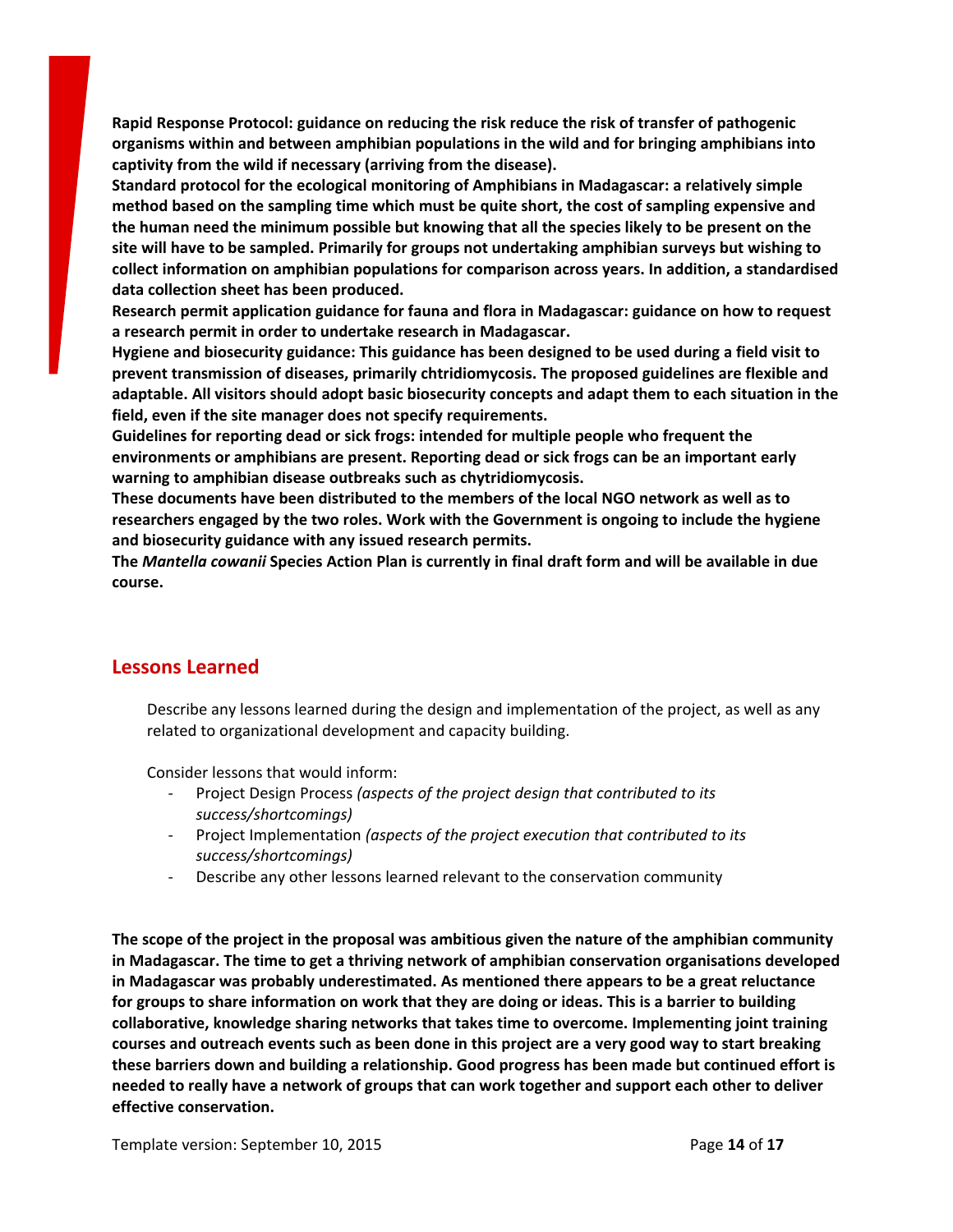**Some key local individuals and groups engaged in amphibian conservation in Madagascar did not** engage with the project at all. The reasons for this are likely varied but highlights the difficulty in **building a national conservation community for amphibian conservation. It is therefore imprortant for** any project realise that all groups will not be willing to engage and to focus efforts on those who are.. **As outlined implementing the project was hindered by the loss of some key individuals and organisational changes which was unforeseen at the design stage. It does however highlight the need** for projects to be able to cope with the loss of key individuals. This project did so with some success **by shifting responsibilities to over members and focussing on some key areas.**

# **Sustainability / Replication**

Summarize the success or challenges in ensuring the project will be sustained or replicated, including any unplanned activities that are likely to result in increased sustainability or replicability.

**The main success has been in the establishment of a local NGO focussed on amphibian conservation** to which future funds can be directed. There is also a lot of willing amongst the partners to continue a **number of the key aspects of the project namely the network development and educational outreach which have been well received and successful.**

**Identifying and securing funds for sustaining the project has proved challenging despite the generally positive outlook on the project from outside organisations. Funding what are essentially coordinating roles, albeit Madagascar nationals, generally does not fit with many conservation grant priorities and not seen as attractive to many donors (similar problems are found trying to fund Red List coordinator roles for example). Options such as getting donations from multiple zoos/organisations have been** explored but so far has failed to get any traction, likely as few hold Malagasy amphibians or have any **presence in the country.**

#### **Safeguards**

If not listed as a separate Project Component and described above, summarize the implementation of any required action related to social, environmental, or pest management safeguards

**As the project focussed primarily on coordinating activites relating to amphibian conservation there were no issues elating to social or envionemntal safeguards. Engagment with local communities for the knowledge exchange programmes were via existing Durrell projects where there are long-standing agreements and worknig relationships (Durrell has been working in Alaotra and Ankarafantsika for over 20 years).**

# **Additional Comments/Recommendations**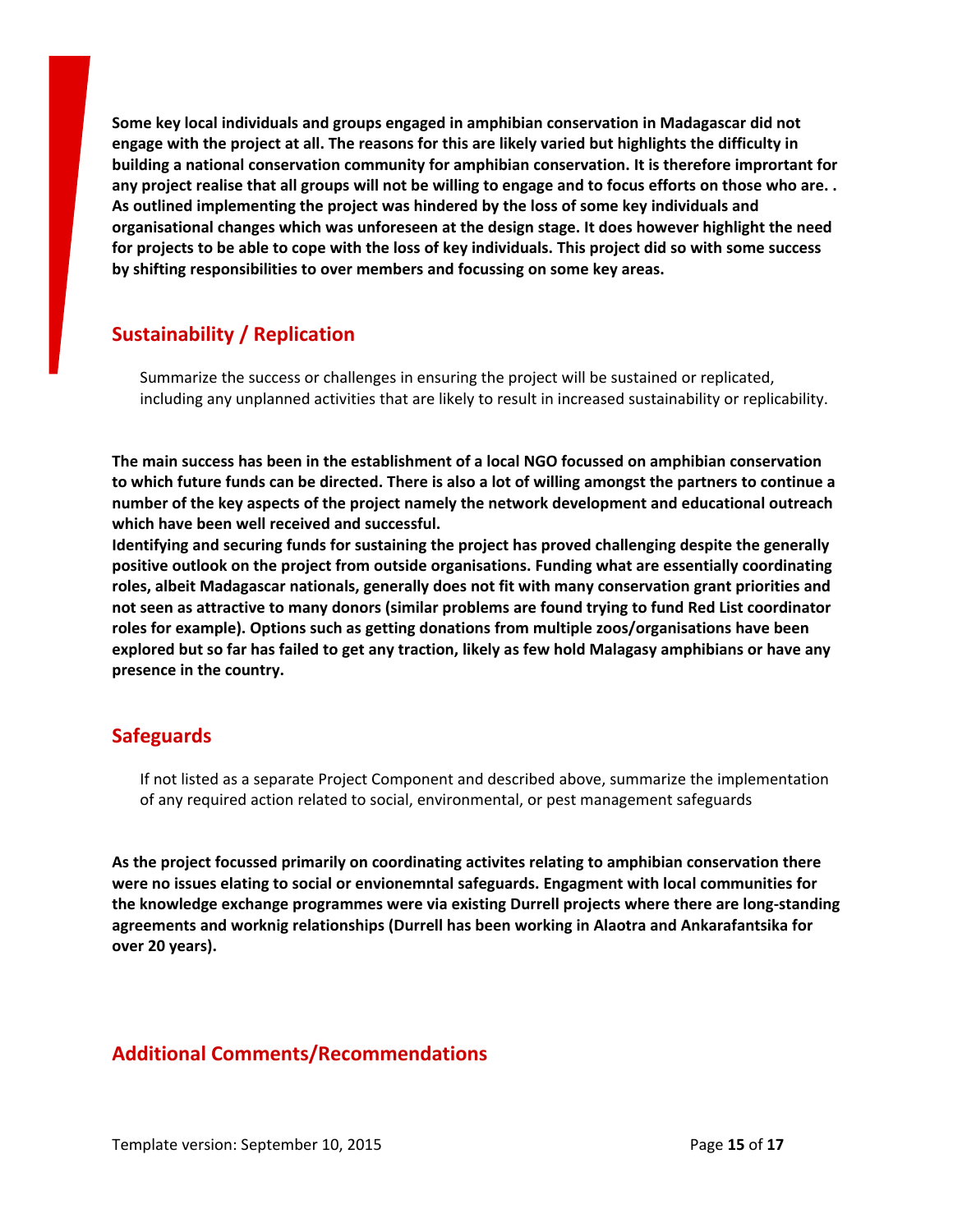Use this space to provide any further comments or recommendations in relation to your project or **CEPF** 

**Additional reports on specific activities carried out June 2016 - December 2018 submitted with respective progress reports. Available again on request.**

# **Additional Funding**

Provide details of any additional funding that supported this project and any funding secured for the project, organization, or the region, as a result of CEPF investment

**Total additional funding** (US\$) *\$192,302.00*

#### **Type of funding**

*Please provide a breakdown of additional funding (counterpart funding and in-kind) by source, categorizing each contribution into one of the following categories:*

- *A Project Co-Financing (other donors or your organization contribute to the direct costs of this project)*
- *B Grantee and Partner Leveraging (other donors contribute to your organization or a partner organization as a direct result of successes with this CEPF funded project)*
- *C Regional/Portfolio Leveraging (other donors make large investments in a region because of CEPF investm*ent or successes related to this project)

**A: Additional Durrell co-financing: 9,000USD**

**The CEPF budget contained 3,000USD per year for office rent costs. As the project personel were being hosted in the Durrell HQ offices in Antananarivo this rent should have been paid to help cover overheads. Due to the importance and ongongi commitment to the project Durrell forewent these payments in effect keeping them for use by the APL and Assistant APL.**

**B: GWC funding: 18,700USD (January 2018 - June 2018)**

**Project staff helped secure a short-term emergency grant from GWC to strengthen the management of Ankaratra Protected Area (including rennovating a field station and employing a permanent staff member at site) and restart vital community patrol efforts at site. This grant was given based on inforamtion collected during the CEM process and advocacy by Durrell staff on importance and need. B: CEPF funding to VIF: 160,602USD (May 2018 - April 2020)**

**APL, Assistant APL adn Durrell staff provided assistance to VIF and input into their application to CEPF for funding to support maangement of Ankaratra Protected Area. Part of this grant is to support the training of VIF in those recommendations identified during the CEM assessment and not able to be carried out in this project**

**B: Chester Zoo funding for Mantella cowanii workshop: c.4,000USD (November 2018) The Mantella cowanii Action Planning wokshop was able to be organsied due to the two recruited roles being in place and co-financed throguh CEPF grant (due to conservation impact at a prioirty CEPF site Itremo and community conservation potential). Due to this the project team were able to secure additional funding from Chester Zoo to ensure the running of the workshop.**